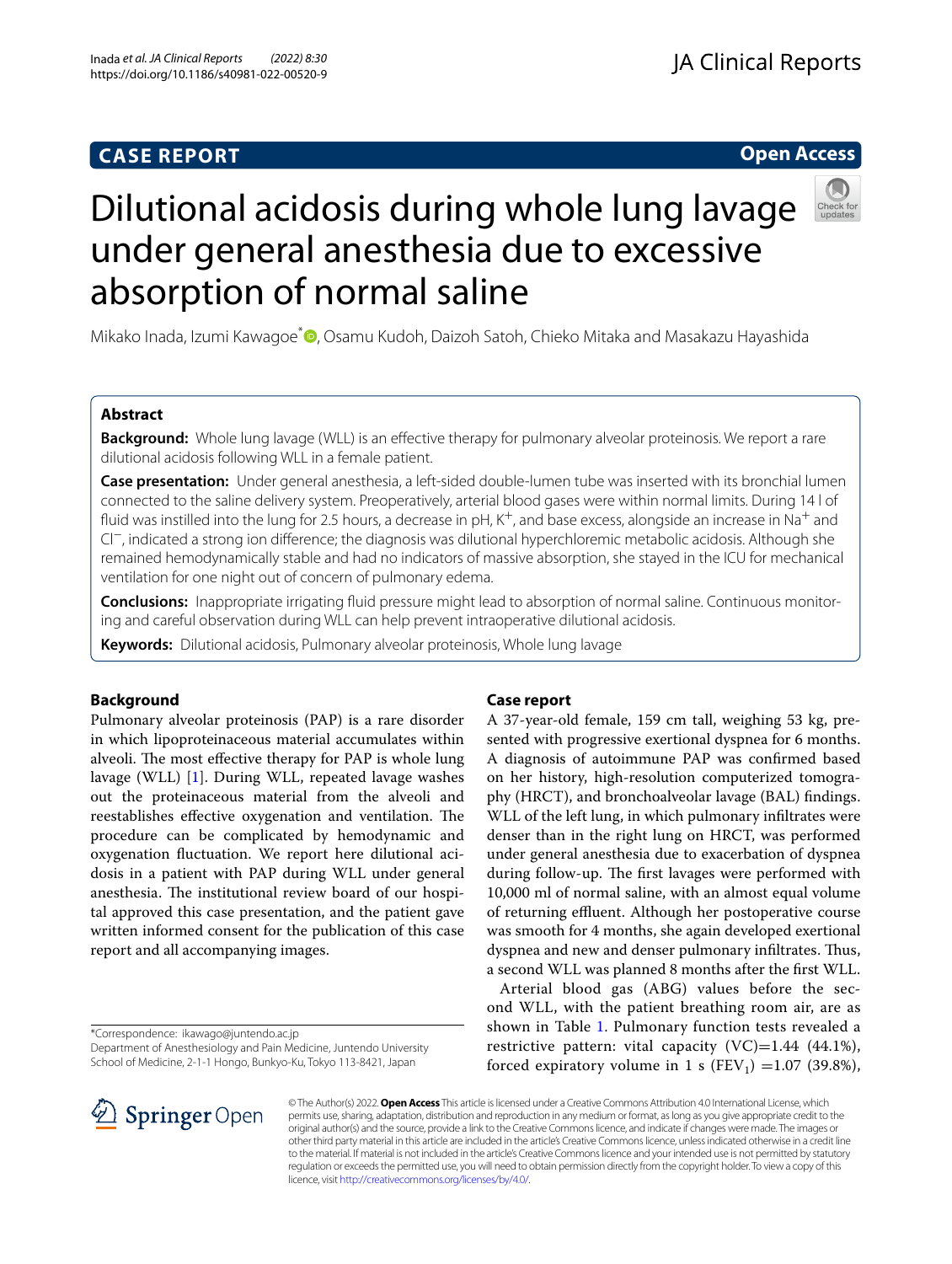|                     | After degassing<br><b>Spontanous</b><br>ventilation under<br>room air |                      | After 12th lavage  | After completion of<br>lavages | 10 hours after lavage<br>in ICU |  |
|---------------------|-----------------------------------------------------------------------|----------------------|--------------------|--------------------------------|---------------------------------|--|
|                     |                                                                       | $(FIO_2 = 1.0, BLV)$ | $(FIO_2=1.0, OLV)$ | $(FIO_2 = 1.0, BLV)$           | $(FIO2 = 0.4 BLV)$              |  |
| pH                  | 7.425                                                                 | 7.387                | 7.349              | 7.337                          | 7.366                           |  |
| PaO2 (mmHg)         | 57.5                                                                  | 94.9                 | 249.7              | 326.8                          | 188                             |  |
| PaCO2 (mmHg)        | 36.3                                                                  | 41.9                 | 26.3               | 36.8                           | 39.3                            |  |
| Na (mEq/l)          | 139.8                                                                 | 136.4                | 138                | 138.8                          | 136.5                           |  |
| Cl(mEq/I)           | 105                                                                   | 104                  | 116                | 113                            | 109                             |  |
| $HCO3-$ (mEg/l)     | 23.3                                                                  | 24.6                 | 14.2               | 19.3                           | 22                              |  |
| $K$ (mEq/l)         | 3.87                                                                  | 3.41                 | 2.77               | 3.41                           | 3.95                            |  |
| SID (mEq/l)         | 38.67                                                                 | 35.81                | 24.77              | 29.21                          | 31.45                           |  |
| base excess (mEg/l) | $-0.7$                                                                | $-0.4$               | $-10.2$            | $-5.9$                         | $-2.6$                          |  |
| $Hb$ (g/dl)         | 12.9                                                                  | 11.6                 | 8.8                | 9.9                            | 11.6                            |  |
| glucose (mg/dl)     | 97                                                                    | 201                  | 50                 | 87                             | 141                             |  |

<span id="page-1-0"></span>

|  |  |  |  |  | Table 1 Arterial blood gas analysis before, during, and after lavage of the left lung |  |
|--|--|--|--|--|---------------------------------------------------------------------------------------|--|
|--|--|--|--|--|---------------------------------------------------------------------------------------|--|

*ABG* arterial blood gas examination, *BLV* bilateral ventailation, *OLV* one lung ventilation

and carbon monoxide difusion capacity (DLCO)=4.80 (20.8%). A 6-min walk test showed desaturation with exercise from 91 to 73%, resulting in the test being aborted after 3 min. Since the radiological involvement was greater on the left side, a repeated left lung lavage was planned with stand-by extracorporeal membrane oxygenation (ECMO) to prevent fatal hypoxemia.

After entering the operating room, electrocardiography, pulse oximeter  $(SpO<sub>2</sub>)$ , and non-invasive blood pressure monitors were attached. After pre-oxygenation with 5 L/min of 100%  $O_2$  for 5 min, general anesthesia was induced and maintained with propofol, remifentanil, and rocuronium, and a 37 Fr left-sided double-lumen tube (DLT) was inserted. Correct positioning of the DLT was confrmed using bronchoscopy. Radial artery cannulation was performed for ABG analysis, which revealed a PaO<sub>2</sub> of 467.4 mmHg following 5 min of bilateral mechanical ventilation with an  $FiO<sub>2</sub>$ of 1.0. End-tidal PaCO<sub>2</sub>, arterial blood pressure, and bladder temperature were also monitored intraoperatively. In addition to usual monitors, a  $FloTrac^{TM}$  monitoring system (Edwards Lifesciences, California, USA) and transesophageal echocardiography (TEE) were prepared. After induction of anesthesia, baseline ABG revealed within the normal limits (Table  $1$ ). The patient was placed in the supine position with the right lung side slightly tilted downward.

The bronchial lumen of the DLT in the left main bronchus was connected to the saline delivery system. During one lung ventilation (OLV) of the right lung, after letting the patient's left lung degas for 15 min and recruitment maneuver, ABG showed a Pa $O<sub>2</sub>$  of 194.9 mmHg under an FiO<sub>2</sub> of 1.0. Confirming adequate oxygenation during OLV, we started lavage. The ventilator settings were kept unchanged during OLV [PCV Peak 15  $cmH<sub>2</sub>O$ , PEEP 6 cmH<sub>2</sub>O, I: E 1:1.5, RR 14/min]. Lavage was performed by repeatedly flling the left lung with irrigating solution while performing OLV of the right lung with an  $FiO<sub>2</sub>$  of 1.0.

In every lavage procedure, 600 to 1000 ml of normal saline fowed into the left lung at a rate of 100 ml/ min from a height of 30 cm above the patient, followed by passive drainage under gravity. The procedure was repeated 15 times using the instillation of warm saline and removal of the effluent. A total of 14 l of fluid was instilled into the left lung. WLL was performed satisfactorily, with the amount of effluent removed being almost equal to the instilled volume. The effluent contained very large amounts of amorphous sediment which gradually cleared. After 2.5 h of lavage, that is, nearly at the end of WLL, ABG values are as shown in Table [1](#page-1-0). The pH, base excess, glucose, Na<sup>+</sup>, K<sup>+</sup>, and Cl<sup>−</sup> values suggested a strong ion diference (SID=20.36) (Fig. [1\)](#page-1-1). Dilutional hyperchloremic metabolic acidosis was diagnosed, likely due to excessive alveolar absorption of normal saline during WLL. The intraoperative infusion was 1260 ml

(See fgure on next page.)

<span id="page-1-1"></span>**Fig. 1** Changes in pH (**a**), base excess (BE) (**b**), and sodium (Na+) and chloride (Cl−) (**c**) during whole lung lavage (WLL). The changes show that the patient gradually developed dilutional hyperchloremic metabolic acidosis. The horizontal axis shows the time. The numbers along the *x*-axis indicate the following: 1. Both lungs ventilated at an FiO<sub>2</sub> of 1.0. 2. After degassing for 15 min. 3. The beginning of lavage. White circled numbers: following saline instillation. Between the white circled numbers: following effluent drainage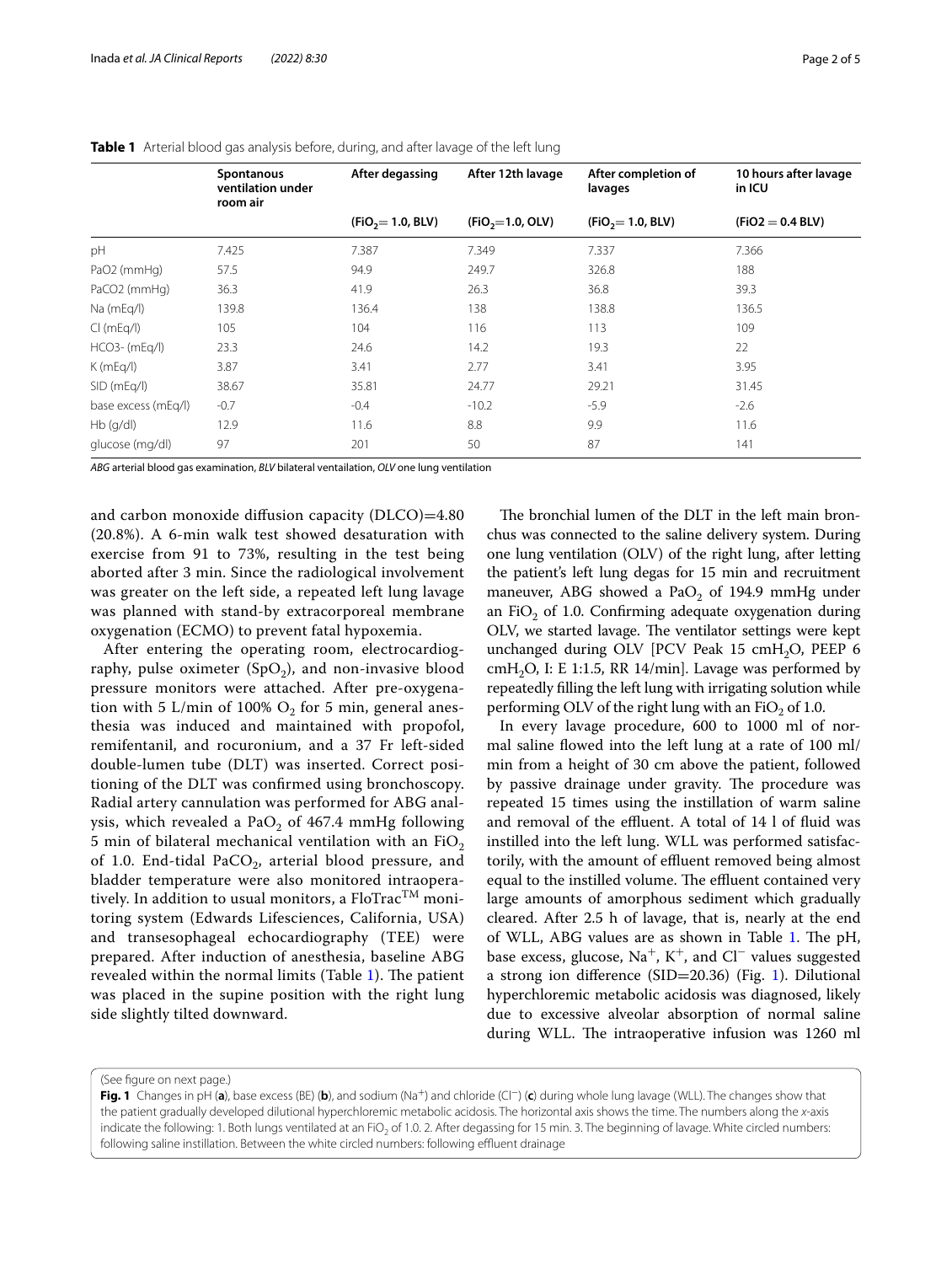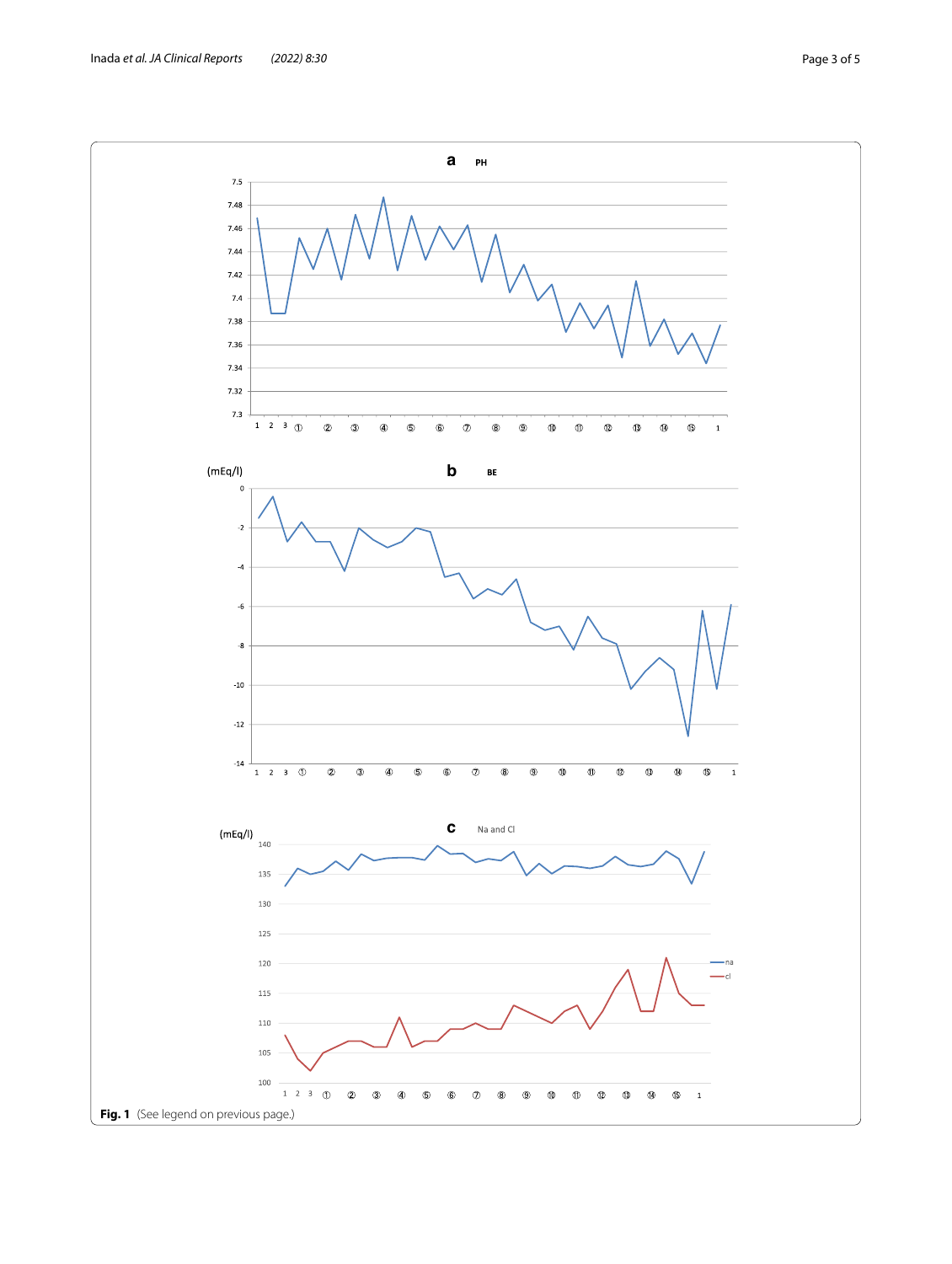including 700 ml of acetate Ringer's, 50ml of Carbonate Ringer's, and 510 ml of normal saline. Intraoperative urine volume was 90ml.

The patient remained hemodynamically stable during WLL, and there were no signifcant fndings suggesting massive absorption of the lavage fuid by FloTrac Sensor, TEE, or no pulmonary edema on the chest X-ray.

Due to concern of continued postoperative fuid shifts, we decided to keep the patient intubated, and the DLT was replaced with a single lumen endotracheal tube. The patient was transferred to the ICU overnight for mechanical ventilation with a positive end-expiratory pressure of 10 cm  $H_2O$ . Additionally, furosemide was given to remove excess fuid. ABG values returned to their normal limits 10 h after WLL was completed (Table [1\)](#page-1-0). She was extubated 15 h following the completion of WLL. She had no further metabolic acidosis and was subsequently discharged 4 days post-procedure.

## **Discussion**

There are three different types of PAP: congenital  $(2\%)$ , secondary (less than 10%), and acquired or adult-type PAP (90%), which is also referred to as primary or idiopathic PAP. PAP develops due to the presence of autoantibodies against pulmonary granulocyte-macrophage colony-stimulating factor (GM-CSF), resulting in alveolar macrophage dysfunction, disruption of surfactant homeostasis, and reduced surfactant clearance from alveoli. WLL has been the standard frst-line therapy for PAP since the 1960s [\[2\]](#page-4-1).

For lavage, the normal saline instillation volume is calculated as 45% of the patient's functional residual capacity plus tidal volume, to provide a safety margin. Maintaining the normal saline volume within this amount and keeping the instillation speed at 100 ml/min helps avoid excessive absorption of the normal saline. Since there were no signifcant abnormalities in ABG during the frst WLL, we used the same protocol for the second procedure, but with very diferent results, with the gradual development of acidosis.

In the context of perioperative fuid administration, dilutional acidosis is a form of metabolic acidosis that results from rapid administration of fuids containing near-physiologic concentrations of sodium and anions (usually chloride) other than bicarbonate or bicarbonate precursors, such as lactate. The magnitude of acidosis depends on several factors: the baseline volume and composition of plasma and extracellular fuid (ECF); the volume, rate, and composition of administered fuids; the volume, rate, and composition of fuid loss; and physiological changes in ECF composition [[3\]](#page-4-2).

In our case, normal saline infusion caused elevation of both sodium and chloride, although chlorides increased to a greater extent, resulting in a net SID reduction and acidosis. Trans-urethral resection of the prostate (TURP) is another procedure that can cause dilutional acidosis. Although diferent irrigation fuids are used in WLL and TURP, absorption of distilled water during TURP can cause a decrease in sodium, potassium, and chloride. A decrease in SID leads to dilutional acidosis and hyponatremia. During TURP, the irrigation fuid either gains direct intravascular access through the prostatic venous plexus or is more slowly absorbed from the retroperitoneal and perivesical spaces. The amount of absorption is governed mainly by three factors: the hydrostatic pressure of the irrigating solution, the number and size of opened venous sinuses, and the duration of exposure [\[4](#page-4-3)]. In TURP, a resection time of under 1 h reportedly limits the volume of fuid absorbed by reducing the time for which the prostatic sinuses are open. Massive absorption is more likely if intravesical pressure is > 30 mmHg. Limiting the height of the irrigation bag to 40 cm above the prostate can minimize absorption [[5\]](#page-4-4).

Without venous or tissue damage in the WLL procedure, the absorption of saline from the lavaged lung at a rate of approximately 350 ml/h is associated with a lowering of the PaO2, an increase in venous admixture, and a lower airway pressure [\[6](#page-4-5)].

In general, large-volume  $(> 2 L)$  saline infusion induces hyperchloremia, resulting in metabolic acidosis [[7](#page-4-6)]. Although the procedural duration of 2.5 h was within the safety margin in our case, the irrigating solution pressure was a little higher, which possibly led to excessive absorption. The amount of effluent removed being almost equal to the instilled volume. However, the removal was measured by using a plastic bag with a rough scale; it may have been overestimated in each lavage resulting in ignored absorption. Furthermore, absorbability of the irrigation fuid through the alveolar surface probably increased following the removal of the proteinaceous material. Additionally, although the volume of saline instilled in the lung and the effluent volume at each lavage cycle were almost equal, the measured effluent included an unknown amount of proteinaceous material. Hence, monitoring the extravascular lung water index might be an option for preventing volume overload when managing the irrigating fuid used for WLL.

#### **Conclusion**

We experienced dilutional acidosis following WLL in a PAP patient. Inappropriate irrigation fuid pressure might have led to excessive absorption of normal saline. The patient recovered following overnight mechanical ventilation and diuretic therapy. Although dilutional acidosis is rare, appropriate management of the procedure, continuous monitoring, and careful observation can help prevent intraoperative dilutional acidosis during WLL.